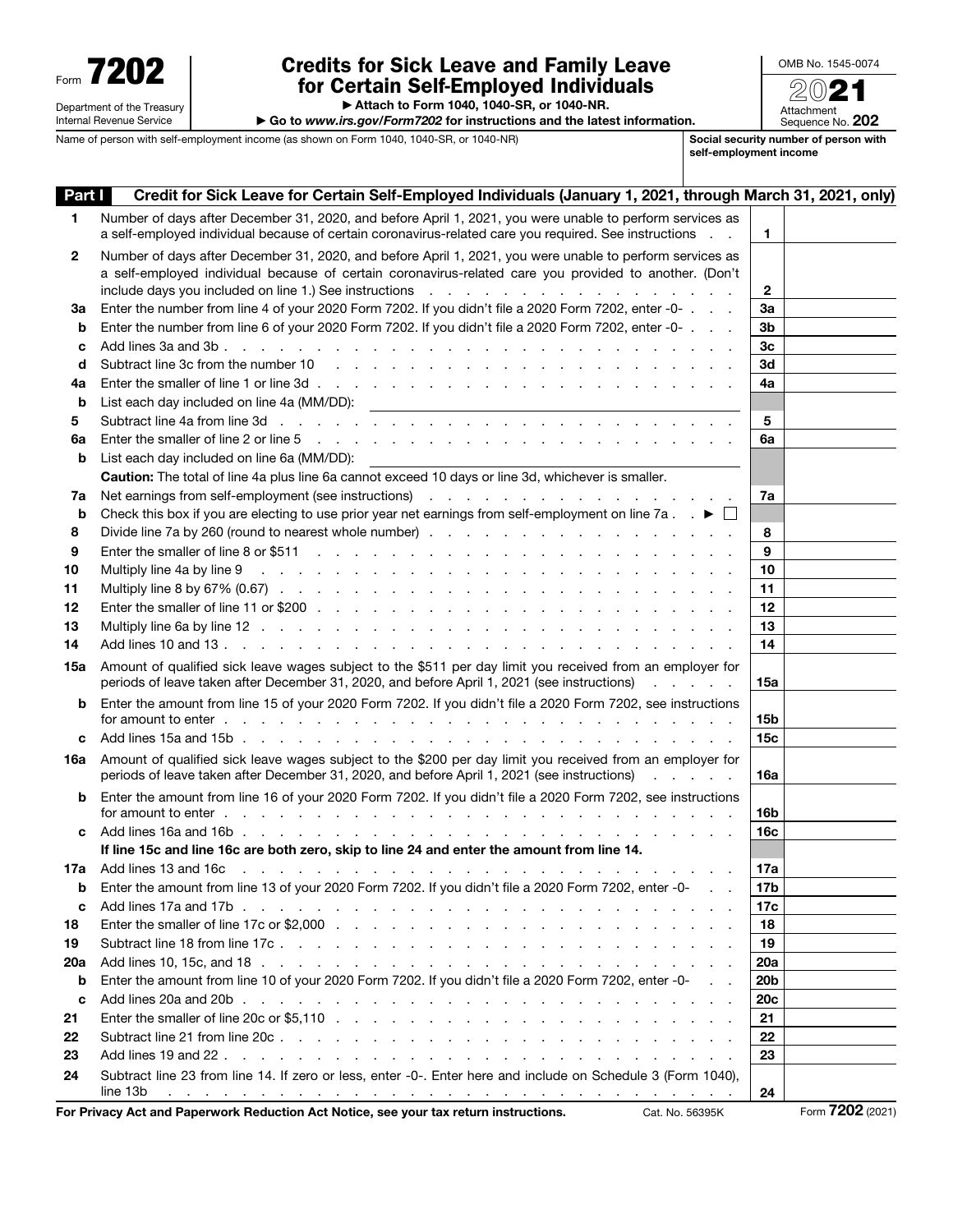|                | Form 7202 (2021)                                                                                                                                                                                                                                               |                 | Page 2 |
|----------------|----------------------------------------------------------------------------------------------------------------------------------------------------------------------------------------------------------------------------------------------------------------|-----------------|--------|
| Part II        | Credit for Family Leave for Certain Self-Employed Individuals (January 1, 2021, through March 31, 2021, only)                                                                                                                                                  |                 |        |
| 25a            | Number of days after December 31, 2020, and before April 1, 2021, you were unable to perform services as<br>a self-employed individual because of certain coronavirus-related care you provided to a son or daughter.                                          |                 |        |
|                | (Don't enter more than 50 days. Don't include any day you listed on either line 4b or line 6b.) See instructions                                                                                                                                               | 25a             |        |
| b              | Enter the amount from line 25 of your 2020 Form 7202. If you didn't file a 2020 Form 7202, enter -0-                                                                                                                                                           | 25 <sub>b</sub> |        |
| с              |                                                                                                                                                                                                                                                                | 25c<br>25d      |        |
| d              |                                                                                                                                                                                                                                                                | 26a             |        |
| 26a<br>b       | Check this box if you are electing to use prior year net earnings from self-employment on line 26a $\Box$                                                                                                                                                      |                 |        |
| 27             |                                                                                                                                                                                                                                                                | 27              |        |
| 28             |                                                                                                                                                                                                                                                                | 28              |        |
| 29             |                                                                                                                                                                                                                                                                | 29              |        |
| 30             | Multiply line 25d by line 29<br>and the property of the property of the property of the property of the property of the property of the property of the property of the property of the property of the property of the property of the property of the proper | 30              |        |
| 31a            | Amount of qualified family leave wages you received from an employer for periods of leave taken after<br>December 31, 2020, and before April 1, 2021 (see instructions)                                                                                        | 31a             |        |
| b              | Enter the amount from line 31 of your 2020 Form 7202. If you didn't file a 2020 Form 7202, see instructions                                                                                                                                                    | 31b             |        |
| c              |                                                                                                                                                                                                                                                                | 31c             |        |
|                | If line 31c is zero, skip to line 35 and enter the amount from line 30.                                                                                                                                                                                        |                 |        |
| 32a            |                                                                                                                                                                                                                                                                | 32a             |        |
| b              | Enter the amount from line 30 of your 2020 Form 7202. If you didn't file a 2020 Form 7202, enter -0-                                                                                                                                                           | 32 <sub>b</sub> |        |
| c              |                                                                                                                                                                                                                                                                | 32 <sub>c</sub> |        |
| 33             |                                                                                                                                                                                                                                                                | 33              |        |
| 34             |                                                                                                                                                                                                                                                                | 34              |        |
| 35<br>Part III | Subtract line 34 from line 30. If zero or less, enter -0-. Enter here and include on Schedule 3 (Form 1040), line 13b<br>Credit for Sick Leave for Certain Self-Employed Individuals (April 1, 2021, through September 30, 2021, only)                         | 35              |        |
| 36             | Number of days after March 31, 2021, and before October 1, 2021, you were unable to perform services as<br>a self-employed individual because of certain coronavirus-related care you required. See instructions                                               | 36              |        |
| 37             | Number of days after March 31, 2021, and before October 1, 2021, you were unable to perform services as<br>a self-employed individual because of certain coronavirus-related care you provided to another. (Don't                                              | 37              |        |
| 38a            |                                                                                                                                                                                                                                                                | <b>38a</b>      |        |
| b              |                                                                                                                                                                                                                                                                |                 |        |
| 39             |                                                                                                                                                                                                                                                                | 39              |        |
| 40a<br>b       |                                                                                                                                                                                                                                                                | 40a             |        |
|                | <b>Caution:</b> The total of line 38a plus line 40a cannot exceed 10 days.                                                                                                                                                                                     |                 |        |
| 41a            |                                                                                                                                                                                                                                                                | 41a             |        |
| b              | Check this box if you are electing to use prior year net earnings from self-employment on line 41a $\ldots \blacktriangleright \Box$                                                                                                                           |                 |        |
| 42             |                                                                                                                                                                                                                                                                | 42              |        |
| 43             |                                                                                                                                                                                                                                                                | 43              |        |
| 44             |                                                                                                                                                                                                                                                                | 44              |        |
| 45             |                                                                                                                                                                                                                                                                | 45              |        |
| 46             |                                                                                                                                                                                                                                                                | 46              |        |
| 47             |                                                                                                                                                                                                                                                                | 47              |        |
| 48             |                                                                                                                                                                                                                                                                | 48              |        |
| 49             | Amount of qualified sick leave wages subject to the \$511 per day limit you received from an employer for<br>periods of leave taken after March 31, 2021, and before October 1, 2021 (see instructions)<br>and the contract of the                             | 49              |        |
| 50             | Amount of qualified sick leave wages subject to the \$200 per day limit you received from an employer for<br>periods of leave taken after March 31, 2021, and before October 1, 2021 (see instructions)                                                        | 50              |        |
|                | If line 49 and line 50 are both zero, skip to line 58 and enter the amount from line 48.                                                                                                                                                                       |                 |        |
| 51             |                                                                                                                                                                                                                                                                | 51              |        |
| 52             |                                                                                                                                                                                                                                                                | 52              |        |
| 53             |                                                                                                                                                                                                                                                                | 53              |        |
| 54             | Add lines 44, 49, and 52<br>المتعاون والمتعاون والمتعاون والمتعاون والمتعاونة والمتعاونة والمتعاونة والمتعاونة والمتعاونة                                                                                                                                      | 54              |        |
| 55<br>56       |                                                                                                                                                                                                                                                                | 55<br>56        |        |
| 57             |                                                                                                                                                                                                                                                                | 57              |        |
| 58             | Subtract line 57 from line 48. If zero or less, enter -0-. Enter here and include on Schedule 3 (Form 1040), line 13h                                                                                                                                          | 58              |        |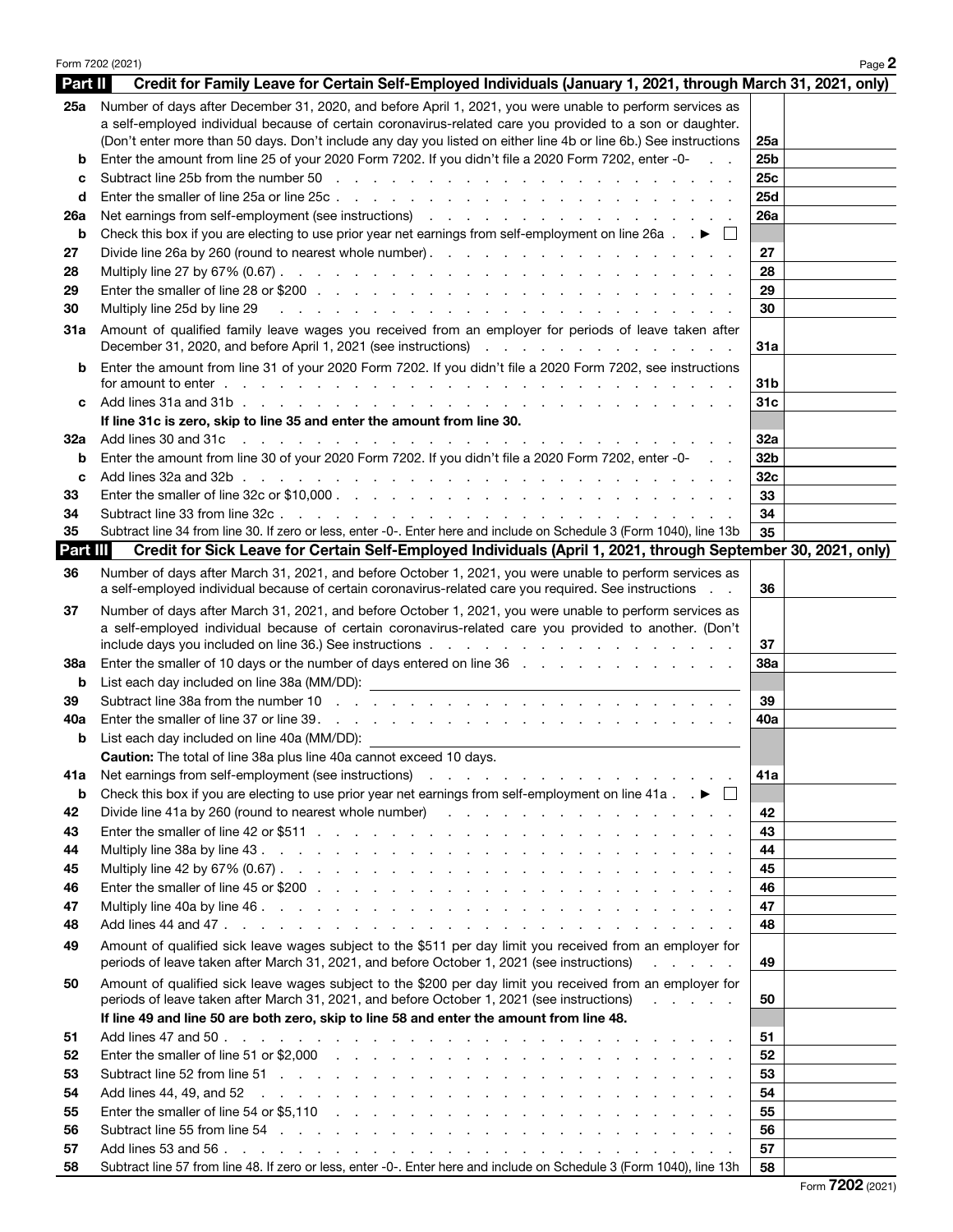|                | Form 7202 (2021)<br>Page $3$                                                                                                                                                                                                                                                                                                                 |     |      |  |  |
|----------------|----------------------------------------------------------------------------------------------------------------------------------------------------------------------------------------------------------------------------------------------------------------------------------------------------------------------------------------------|-----|------|--|--|
| <b>Part IV</b> | Credit for Family Leave for Certain Self-Employed Individuals (April 1, 2021, through September 30, 2021, only)                                                                                                                                                                                                                              |     |      |  |  |
| 59             | Number of days after March 31, 2021, and before October 1, 2021, you were unable to perform services as a<br>self-employed individual because of certain coronavirus-related care you required or provided to another.<br>(Don't enter more than 60 days. Don't include any day you listed on either line 38b or line 40b.) See instructions | 59  |      |  |  |
| 60a            | Net earnings from self-employment (see instructions) entering to the contract of the contract of the contract o                                                                                                                                                                                                                              | 60a |      |  |  |
| b              | Check this box if you are electing to use prior year net earnings from self-employment on line 60a $\ldots \blacktriangleright \square$                                                                                                                                                                                                      |     |      |  |  |
| 61             |                                                                                                                                                                                                                                                                                                                                              | 61  |      |  |  |
| 62             |                                                                                                                                                                                                                                                                                                                                              | 62  |      |  |  |
| 63             |                                                                                                                                                                                                                                                                                                                                              | 63  |      |  |  |
| 64             |                                                                                                                                                                                                                                                                                                                                              | 64  |      |  |  |
| 65             | Amount of qualified family leave wages you received from an employer for periods of leave taken after<br>March 31, 2021, and before October 1, 2021 (see instructions) and a contract of the contract of the March 31, 2021 (see instructions)                                                                                               | 65  |      |  |  |
|                | If line 65 is zero, skip to line 69 and enter the amount from line 64.                                                                                                                                                                                                                                                                       |     |      |  |  |
| 66             | Add lines 64 and 65 $\ldots$ $\ldots$ $\ldots$ $\ldots$ $\ldots$ $\ldots$ $\ldots$ $\ldots$ $\ldots$ $\ldots$ $\ldots$ $\ldots$                                                                                                                                                                                                              | 66  |      |  |  |
| 67             |                                                                                                                                                                                                                                                                                                                                              | 67  |      |  |  |
| 68             | Subtract line 67 from line 66 (edge) and the contract term in the contract line 67 from line 66 (edge)                                                                                                                                                                                                                                       | 68  |      |  |  |
| 69             | Subtract line 68 from line 64. If zero or less, enter -0-. Enter here and include on Schedule 3 (Form 1040),<br>line 13h<br>a constitution of the constitution of the constitution of the constitution of the constitution of the constitution                                                                                               | 69  | ,,,, |  |  |

Form **7202** (2021)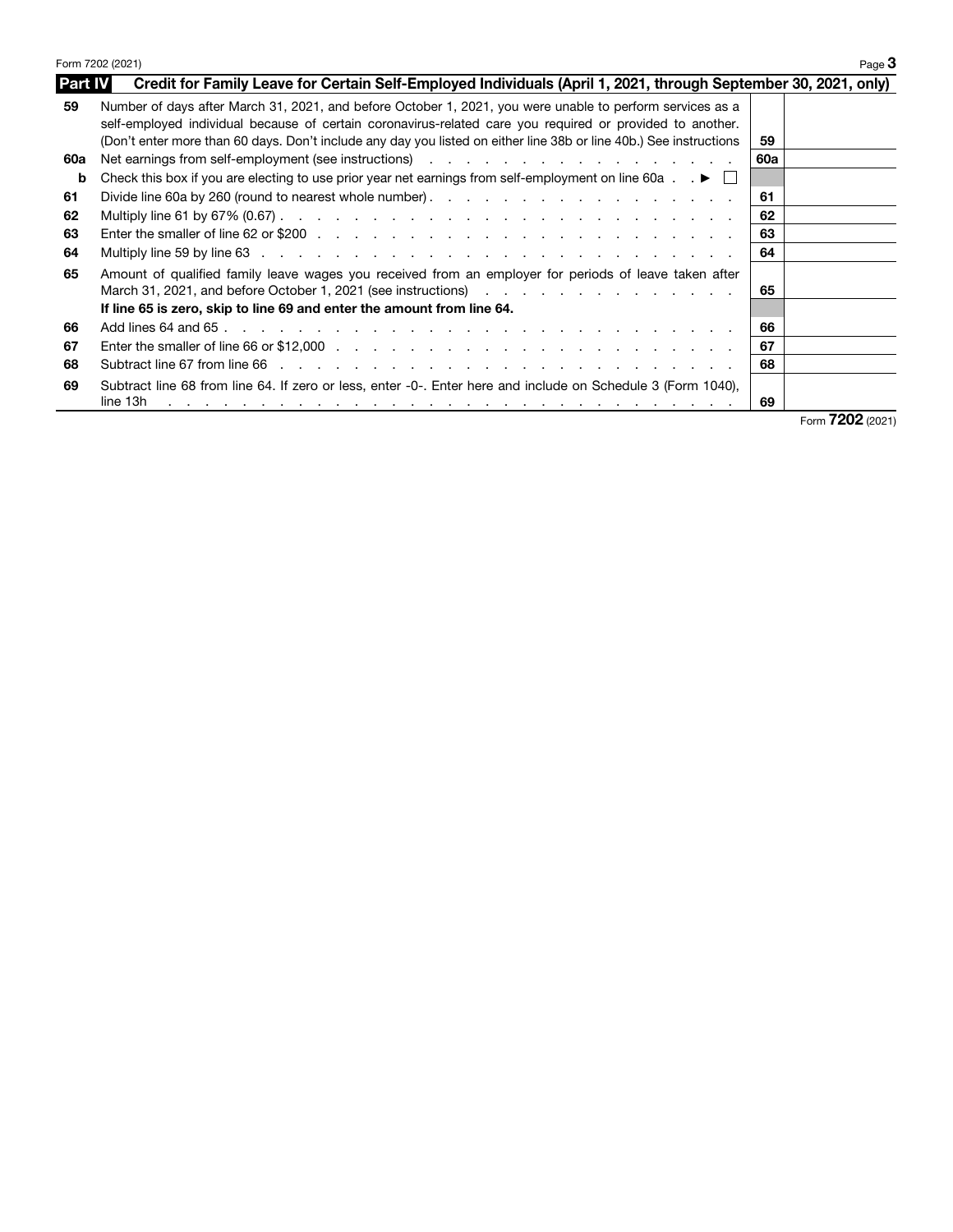# 2021 **Instructions for Form 7202**



#### Credits for Sick Leave and Family Leave for Certain Self-Employed Individuals

Section references are to the Internal Revenue Code unless otherwise noted.

# **Future Developments**

For the latest information about developments related to Form 7202 and its instructions, such as legislation enacted after they are published, go to *[IRS.gov/Form7202](https://www.irs.gov/form7202)*.

## **What's New**

**Extension of credits through March 31, 2021.** The qualified sick and family leave equivalent credits that apply beginning April 1, 2020, were extended to include the period January 1, 2021, through March 31, 2021. The limitations that apply when figuring these credits apply to the period April 1, 2020, through March 31, 2021. Use Parts I and II to figure these credits.

**New credits for leave between April 1, 2021, and September 30, 2021.** New qualified sick and family leave equivalent credits apply to the period April 1, 2021, through September 30, 2021. These credits are independent of those that apply to the period April 1, 2020, through March 31, 2021. Use Parts III and IV to figure these credits.

# **Reminder**

**Recordkeeping.** You must keep records and maintain documentation to show that you are an eligible self-employed individual.

# **General Instructions**

### **Purpose of Form 7202**

Use Form 7202 to figure refundable qualified sick and family leave equivalent credits if you were unable to perform services as an eligible self-employed individual due to certain COVID-19 related circumstances between January 1, 2021, and September 30, 2021. Each eligible self-employed individual must file a separate Form 7202. If filing a joint tax return and both spouses are eligible self-employed individuals, each must attach a separate Form 7202 to the joint tax return.

#### **Eligible Self-Employed Individual**

You must be an eligible self-employed individual to claim the qualified sick and family leave equivalent credit. To be an eligible self-employed person, both of the following must be true.

1. You regularly carried on a trade or business within the meaning of section 1402.

2. You would have been eligible, had you been an employee of an employer (other than yourself), to receive qualified sick leave wages under the Emergency Paid Sick Leave Act or qualified family leave wages under the Emergency Family and Medical Leave Expansion Act.

**Regularly carried on a trade or business.** An individual regularly carries on a trade or business for purposes of being an eligible self-employed person if he or she carries on a trade or business within the meaning of section 1402, or is a partner in a partnership carrying on a trade or business, within the meaning of section 1402. For more information, see section 1402(c).

**Eligibility to receive qualified leave wages.** For **Part I**, if you were unable to perform services as a self-employed individual on a day between January 1, 2021, and March 31, 2021, for one or more of the following reasons, then you meet item (2) under *Eligible Self-Employed Individual* for that day.

• You were subject to a federal, state, or local quarantine or isolation order related to COVID-19.

- You were advised by a health care provider to self-quarantine due to concerns related to COVID-19.
- You were experiencing symptoms of COVID-19 and seeking a medical diagnosis of COVID-19.

• You were caring for an individual who was subject to a federal, state, or local quarantine or isolation order related to COVID-19.

• You were caring for an individual who had been advised by a health care provider to self-quarantine due to concerns related to COVID-19.

• You were caring for a son or daughter because the school or place of care for that child was closed or the childcare provider for that child was unavailable due to COVID-19 precautions.

For **Part II**, if you were unable to perform services as a self-employed individual on a day between January 1, 2021, and March 31, 2021, for the following reason, then you meet item (2) under *Eligible Self-Employed Individual* for that day. • You were caring for a son or daughter because the school or place of care for that child was closed or the childcare provider for that child was unavailable due to COVID-19 precautions.

For **Parts III and IV**, if you were unable to perform services as a self-employed individual on a day between April 1, 2021, and September 30, 2021, for one or more of the following reasons, then you meet item (2) under *Eligible Self-Employed Individual* for that day.

• You were subject to a federal, state, or local quarantine or isolation order related to COVID-19.

- You were advised by a health care provider to
- self-quarantine due to concerns related to COVID-19.
- You were experiencing symptoms of COVID-19 and seeking a medical diagnosis of COVID-19.
- You were seeking or awaiting the results of a diagnostic test for, or a medical diagnosis of COVID-19.
- You were exposed to COVID-19 or were unable to work pending the results of a test or diagnosis.
- You were obtaining immunization related to COVID-19.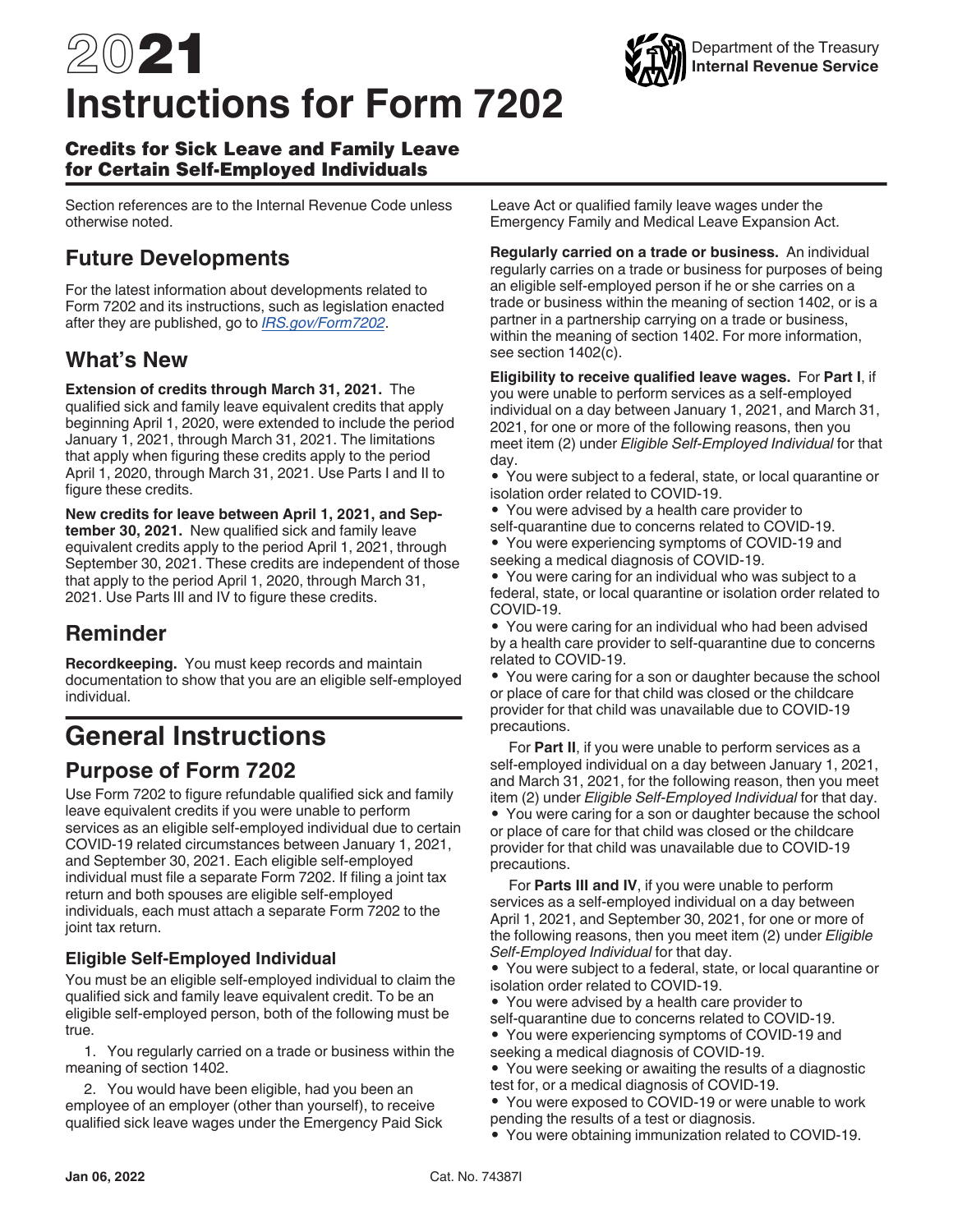• You were recovering from any injury, disability, illness, or condition related to such immunization.

• You were caring for an individual who was subject to a federal, state, or local quarantine or isolation order related to COVID-19.

• You were caring for an individual who had been advised by a health care provider to self-quarantine due to concerns related to COVID-19.

• You were caring for a son or daughter because the school or place of care for that child was closed or the childcare provider for that child was unavailable due to COVID-19 precautions.

• You were accompanying an individual to obtain immunization related to COVID-19.

• You were caring for an individual who was recovering from any injury, disability, illness, or condition related to the immunization.

# **Specific Instructions**

# **Part I—Credit for Sick Leave for Certain Self-Employed Individuals (January 1, 2021, Through March 31, 2021, Only)**

#### **Line 1**

Enter the number of days in the period from January 1, 2021, through March 31, 2021, that you were unable to perform services as an eligible self-employed individual because of one or more of the following reasons.

• You were subject to a federal, state, or local quarantine or isolation order related to COVID-19.

• You were advised by a health care provider to

self-quarantine due to concerns related to COVID-19.

• You were experiencing symptoms of COVID-19 and seeking a medical diagnosis.

If a day meets the requirements for both the Credit for Sick Leave for Certain Self-Employed Individuals in Part I and the Credit for Family Leave for Certain Self-Employed Individuals in Part II, you can only count the day once. Don't include the same day for both credits.

#### **Line 2**

Enter the number of days in the period from January 1, 2021, through March 31, 2021, that you were unable to perform services as an eligible self-employed individual because of one or more of the following reasons.

• You were caring for an individual who was subject to a federal, state, or local quarantine or isolation order related to COVID-19.

• You were caring for an individual who was advised by a health care provider to self-quarantine due to concerns related to COVID-19.

• You were caring for a son or daughter because the school or place of care for that child was closed or the childcare provider for that child was unavailable due to COVID-19 precautions.

If a day meets the requirements for both the Credit for Sick Leave for Certain Self-Employed Individuals in Part I and the Credit for Family Leave for Certain Self-Employed Individuals in Part II, you can only count the day once. Don't include the same day for both credits. Also, don't include days that you included on line 1.

**Son or daughter.** A son or daughter must generally be under 18 years of age or incapable of self-care because of a mental or physical disability. For more information about who is a son or daughter under the FFCRA, see *[DOL.gov/](https://www.dol.gov/agencies/whd/pandemic/ffcra-questions#40) [agencies/whd/pandemic/ffcra-questions#40](https://www.dol.gov/agencies/whd/pandemic/ffcra-questions#40)*.

#### **Lines 3a and 3b**

You can claim only 10 days of sick leave for the period April 1, 2020, through March 31, 2021. If you filed Form 7202 for 2020, enter the number of days from that form as instructed; otherwise, enter -0-.

#### **Line 4b**

List each day included on line 4a using an MM/DD format. For example, if line 4a includes February 17 and February 18, enter "02/17, 02/18".

#### **Line 6b**

List each day included on line 6a using an MM/DD format. For example, if line 6a includes January 17, and February 18 through February 20, enter "01/17, 02/18, 02/19, 02/20".

#### **Lines 7a and 7b**

Enter your net earnings from self-employment. In most cases, this is the amount from line 6 of Schedule SE (Form 1040).

When determining your net earnings from self-employment for purposes of this credit, do not follow the line instructions to enter zero on line 4c or line 5b of Schedule SE if the amount would be less than \$400 or \$100, respectively; instead, figure the amount that would be on line 6 of a worksheet Schedule SE using the following substitute line instructions.

• Line 4a: If line 3 is more than zero, multiply line 3 by 92.35% (0.9235). Otherwise, enter the amount from line 3.

• Line 4c: Combine lines 4a and 4b. If zero or less, enter -0-.

• Line 5b: Multiply line 5a by 92.35% (0.9235).

Don't attach this worksheet version of Schedule SE to your tax return; instead, keep a copy of it for your records.



*Make sure you only include net earnings from your own Schedule SE. Don't include your spouse's net*  **CAUTION** *exercises from self-employment.* 

**Election to use prior-year net earnings from self-employment.** You may be able to use your prior-year net earnings from self-employment on line 7a to figure your credit for sick leave for certain self-employed individuals. You can

make this election if your prior-year net earnings from self-employment were greater than your current year net earnings from self-employment.

If you elect to use your prior-year net earnings from self-employment for Part I, check the box on line 7b and include your 2020 net earnings from self-employment on line 7a.

#### **Line 15a**

Enter the amount of qualified sick leave wages subject to the \$511 per-day limit you received from an employer between January 1, 2021, and March 31, 2021. If you received wages as an employee in addition to your self-employment income and received qualified sick leave wages from your employer because of the reasons described earlier under *Line 1*, your Form(s) W-2 should show the qualified sick leave wages subject to the \$511 per-day limit. This amount will either be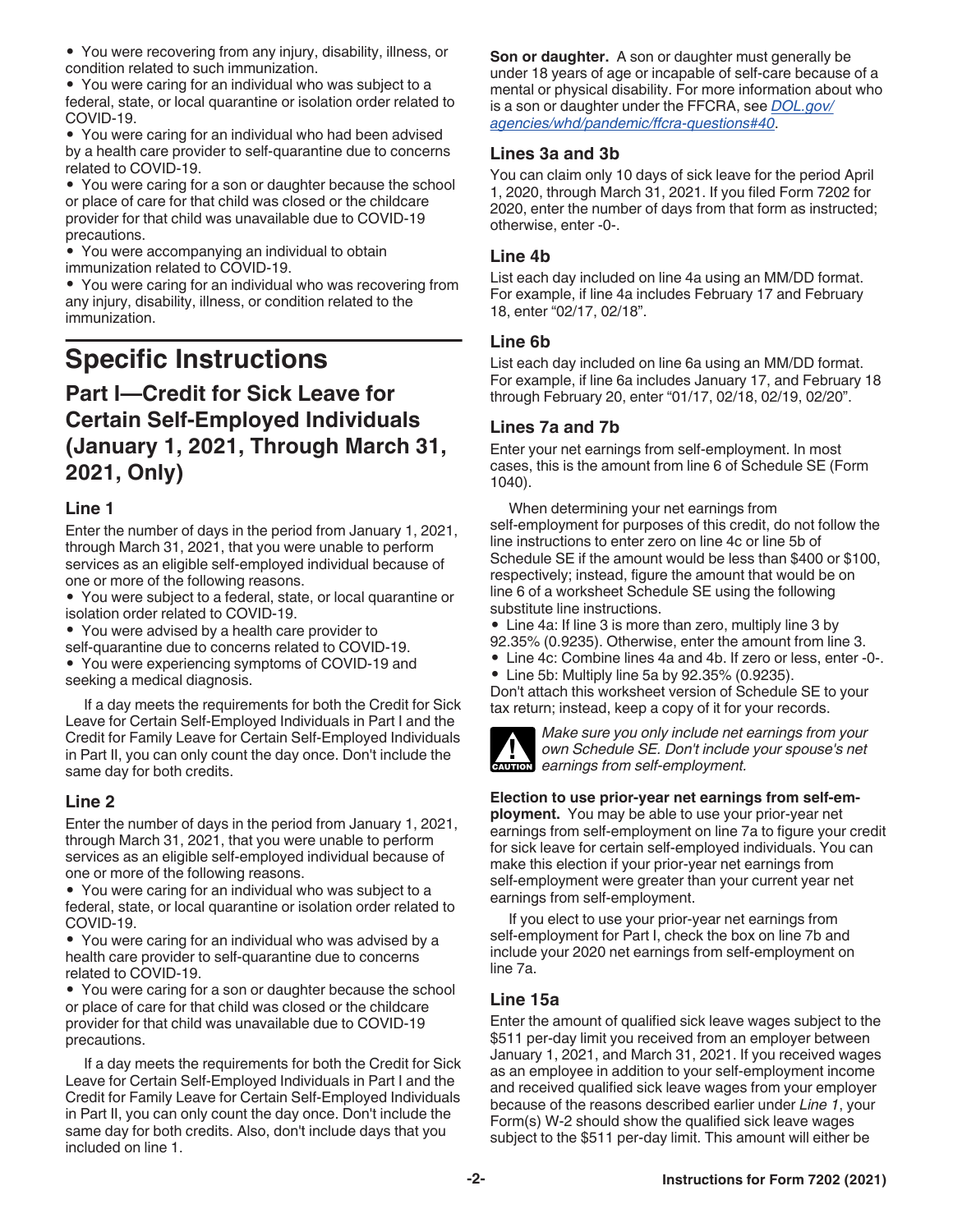reported separately in box 14 of your Form(s) W-2 or on a separate attached statement.

For more information on the W-2 reporting of qualified sick leave wages, see Notice 2021-53, available at *[IRS.gov/irb/](https://www.irs.gov/irb/2021-39_IRB#NOT-2021-53) [2021-39\\_IRB#NOT-2021-53](https://www.irs.gov/irb/2021-39_IRB#NOT-2021-53)*.

#### **Line 15b**

If you didn't file a 2020 Form 7202, enter the amount of qualified sick leave wages subject to the \$511 per-day limit you received from an employer between April 1, 2020, and December 31, 2020.

Your 2020 Form(s) W-2 should show the 2020 qualified family leave subject to the \$511 per-day limit. This amount will either be reported separately in box 14 of your Form(s) W-2 or on a separate statement. For more information on the W-2 reporting of 2020 qualified sick leave wages, see Notice 2020-54, available at *[IRS.gov/irb/](https://www.irs.gov/irb/2020-31_IRB#NOT-2020-54) [2020-31\\_IRB#NOT-2020-54](https://www.irs.gov/irb/2020-31_IRB#NOT-2020-54)*.

#### **Line 16a**

Enter the amount of qualified sick leave wages subject to the \$200 per-day limit you received from an employer between January 1, 2021, and March 31, 2021. If you received wages as an employee in addition to your self-employment income and received qualified sick leave wages from your employer because of the reasons described earlier under *Line 2*, your Form(s) W-2 should show the qualified sick leave wages subject to the \$200 per-day limit. This amount will either be reported separately in box 14 of your Form(s) W-2 or on a separate attached statement.

For more information on the W-2 reporting of qualified sick leave wages, see Notice 2021-53, available at *[IRS.gov/irb/](https://www.irs.gov/irb/2021-39_IRB#NOT-2021-53) [2021-39\\_IRB#NOT-2021-53](https://www.irs.gov/irb/2021-39_IRB#NOT-2021-53)*.

#### **Line 16b**

If you didn't file a 2020 Form 7202, enter the amount of qualified sick leave wages subject to the \$200 per-day limit you received from an employer between April 1, 2020, and December 31, 2020.

Your 2020 Form(s) W-2 should show the 2020 qualified family leave subject to the \$200 per-day limit. This amount will either be reported separately in box 14 of your Form(s) W-2 or on a separate statement. For more information on the W-2 reporting of 2020 qualified sick leave wages, see Notice 2020-54, available at *[IRS.gov/irb/](https://www.irs.gov/irb/2020-31_IRB#NOT-2020-54) [2020-31\\_IRB#NOT-2020-54](https://www.irs.gov/irb/2020-31_IRB#NOT-2020-54)*.

#### **Line 24**

**Credit for sick leave for certain self-employed individuals (January 1, 2021, through March 31, 2021, only).** Subtract line 23 from line 14. If zero or less, enter -0-. Enter here and on Schedule 3 (Form 1040), line 13b.

# **Part II—Credit for Family Leave for Certain Self-Employed Individuals (January 1, 2021, Through March 31, 2021, Only)**

#### **Line 25a**

Enter the number of days in the period from January 1, 2021, through March 31, 2021, that you were unable to perform services as an eligible self-employed individual because of

certain coronavirus-related care you provided to a son or daughter whose school or place of care is closed or whose childcare provider is unavailable for reasons related to COVID-19. Do not enter more than 50 days. If a day meets the requirements for both the Credit for Sick Leave for Certain Self-Employed Individuals in Part I and the Credit for Family Leave for Certain Self-Employed Individuals in Part II, you can only count the day once. Don't include the same day for both credits.

**Son or daughter.** A son or daughter must generally be under 18 years of age or incapable of self-care because of a mental or physical disability. For more information about who is a son or daughter under the FFCRA, see *[DOL.gov/](https://www.dol.gov/agencies/whd/pandemic/ffcra-questions#40) [agencies/whd/pandemic/ffcra-questions#40](https://www.dol.gov/agencies/whd/pandemic/ffcra-questions#40)*.

**More information.** For more information and other definitions related to the Emergency Family and Medical Leave Expansion Act, see the Families First Coronavirus Response Act: Questions and Answers at *[DOL.gov/](https://www.dol.gov/agencies/whd/pandemic/ffcra-questions) [agencies/whd/pandemic/ffcra-questions](https://www.dol.gov/agencies/whd/pandemic/ffcra-questions)*.

#### **Line 25b**

You can claim only 50 days of family leave for the period April 1, 2020, through March 31, 2021. If you filed Form 7202 for 2020, enter the number of days from that form as instructed; otherwise, enter -0-.

#### **Lines 26a and 26b**

Enter your net earnings from self-employment. In most cases, this is the amount from line 6 of Schedule SE (Form 1040).

When determining your net earnings from self-employment for purposes of this credit, do not follow the line instructions to enter zero on line 4c or line 5b of Schedule SE if the amount would be less than \$400 or \$100, respectively; instead, figure the amount that would be on line 6 of a worksheet Schedule SE using the following substitute line instructions.

- Line 4a: If line 3 is more than zero, multiply line 3 by 92.35% (0.9235). Otherwise, enter the amount from line 3.
- Line 4c: Combine lines 4a and 4b. If zero or less, enter -0-.
- Line 5b: Multiply line 5a by 92.35% (0.9235).

Don't attach this worksheet version of Schedule SE to your tax return; instead, keep a copy of it for your records.



*Make sure you only include net earnings from your own Schedule SE. Don't include your spouse's net*  **CAUTION** *earnings from self-employment.* 

**Election to use prior-year net earnings from self-employment.** You may be able to use your prior-year net earnings from self-employment on line 26a to figure your credit for family leave for certain self-employed individuals. You can make this election if your prior-year net earnings from self-employment were greater than your current year net earnings from self-employment.

If you elect to use your prior-year net earnings from self-employment for Part II, check the box on line 26b and include your 2020 net earnings from self-employment on line 26a.

#### **Line 31a**

Enter the amount of qualified family leave wages subject to the \$200 per-day limit you received from an employer between January 1, 2021, and March 31, 2021. If you received wages as an employee in addition to your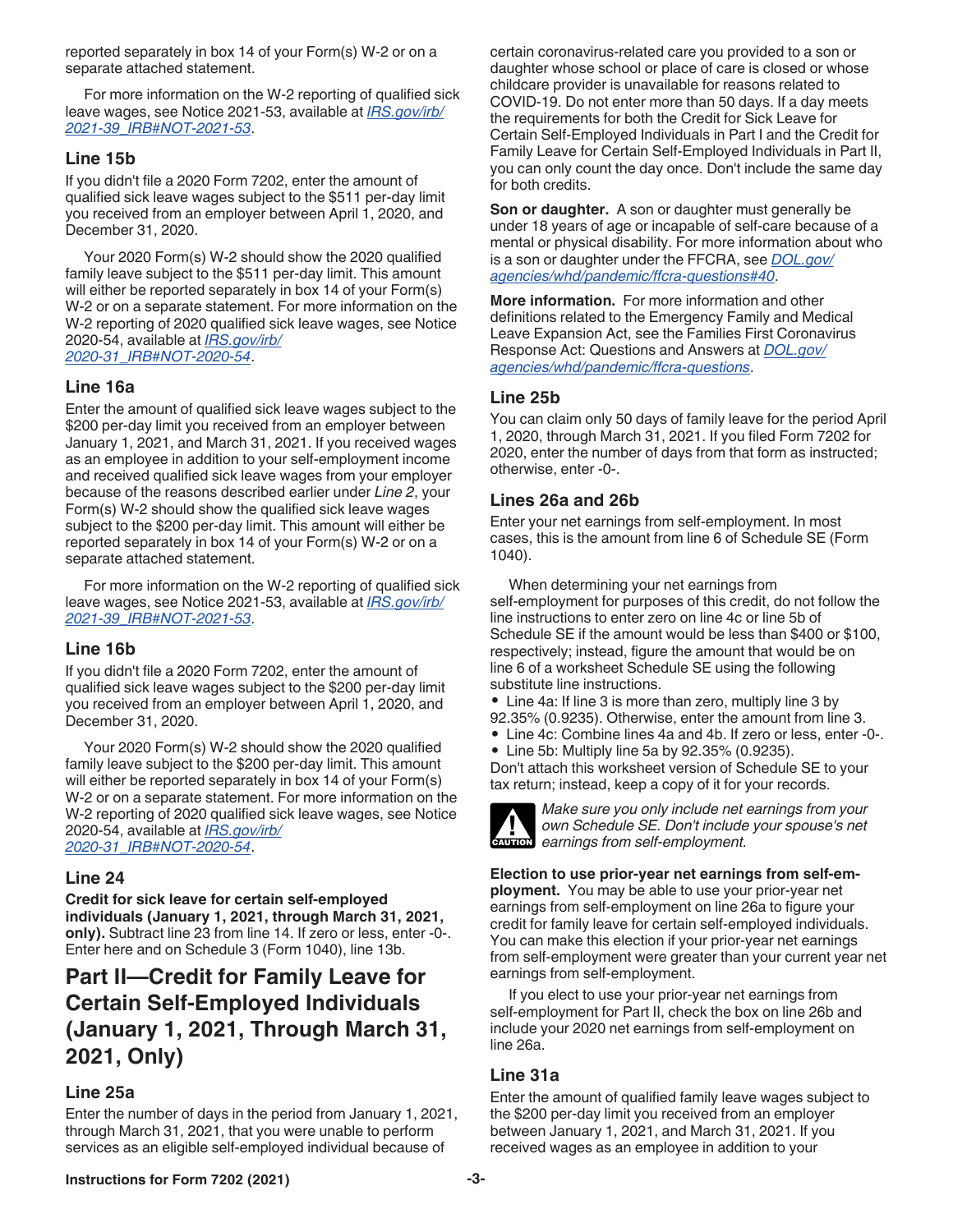self-employment income and received qualified family leave wages from your employer because of the reason described earlier under *Line 25a*, your Form(s) W-2 should show the qualified family leave wages subject to the \$200 per-day limit. This amount will either be reported separately in box 14 of your Form(s) W-2 or on a separate attached statement.

For more information on the W-2 reporting of qualified family leave wages, see Notice 2021-53, available at *[IRS.gov/irb/2021-39\\_IRB#NOT-2021-53](https://www.irs.gov/irb/2021-39_IRB#NOT-2021-53)*.

#### **Line 31b**

If you didn't file a 2020 Form 7202, enter the amount of qualified family leave wages subject to the \$200 per-day limit you received from an employer between April 1, 2020, and December 31, 2020.

Your 2020 Form(s) W-2 should show the 2020 qualified family leave subject to the \$200 per-day limit. This amount will either be reported separately in box 14 of your Form(s) W-2 or on a separate statement. For more information on the W-2 reporting of 2020 qualified family leave wages, see Notice 2020-54, available at *[IRS.gov/irb/](https://www.irs.gov/irb/2020-31_IRB#NOT-2020-54) [2020-31\\_IRB#NOT-2020-54](https://www.irs.gov/irb/2020-31_IRB#NOT-2020-54)*.

#### **Line 35**

**Credit for family leave for certain self-employed individuals (January 1, 2021, through March 31, 2021, only).** Subtract line 34 from line 30. If zero or less, enter -0-. Enter here and include on Schedule 3 (Form 1040), line 13b.

# **Part III—Credit for Sick Leave for Certain Self-Employed Individuals (April 1, 2021, Through September 30, 2021, Only)**

#### **Line 36**

Enter the number of days in the period from April 1, 2021, through September 30, 2021, that you were unable to perform services as an eligible self-employed individual because of one or more of the following reasons.

• You were subject to a federal, state, or local quarantine or isolation order related to COVID-19.

• You were advised by a health care provider to self-quarantine due to concerns related to COVID-19.

• You were experiencing symptoms of COVID-19 and seeking a medical diagnosis.

• You are seeking or awaiting the results of a diagnostic test for, or a medical diagnosis of COVID-19.

• You were exposed to COVID-19 or were unable to work pending the results of a test or diagnosis.

• You are obtaining immunization related to COVID-19.

• You are recovering from any injury, disability, illness, or condition related to such immunization.

If a day meets the requirements for both Part III and Part IV, you can only count the day once. Don't include the same day for both credits.

#### **Line 37**

Enter the number of days in the period from April 1, 2021, through September 30, 2021, that you were unable to perform services as an eligible self-employed individual because of one or more of the following reasons.

• You were caring for an individual who was subject to a federal, state, or local quarantine or isolation order related to COVID-19.

• You were caring for an individual who was advised by a health care provider to self-quarantine due to concerns related to COVID-19.

• You were caring for a son or daughter because the school or place of care for that child was closed or the childcare provider for that child was unavailable due to COVID-19 precautions.

• You were accompanying an individual to obtain immunization.

• You are caring for an individual who is recovering from any injury, disability, illness, or condition related to immunization.

If a day meets the requirements for both Part III and Part IV, you can only count the day once. Don't include the same day for both credits. Also, don't include days you included on line 36.

**Son or daughter.** A son or daughter must generally be under 18 years of age or incapable of self-care because of a mental or physical disability. For more information about who is a son or daughter under the FFCRA, see *[DOL.gov/](https://www.dol.gov/agencies/whd/pandemic/ffcra-questions#40) [agencies/whd/pandemic/ffcra-questions#40](https://www.dol.gov/agencies/whd/pandemic/ffcra-questions#40)*.

#### **Line 38b**

List each day included on line 38a using an MM/DD format. For example, if line 38a includes May 17 and May 18, enter "05/17, 05/18."

#### **Line 40b**

List each day included on line 40a using an MM/DD format. For example, if line 40a includes April 14, and May 18 through May 20, enter "04/14, 05/18, 05/19, 05/20."

#### **Line 41a and 41b**

Enter your net earnings from self-employment. In most cases, this is the amount from line 6 of Schedule SE (Form 1040).

When determining your net earnings from self-employment for purposes of this credit, do not follow the instructions to enter zero on line 4c or 5b of Schedule SE if the amount would be less than \$400 or \$100, respectively; instead, figure the amount that would be on line 6 of a worksheet Schedule SE using the following substitute line instructions.

• Line 4a: If line 3 is more than zero, multiply line 3 by 92.35% (0.9235). Otherwise, enter the amount from line 3.

- Line 4c: Combine lines 4a and 4b. If zero or less, enter -0-.
- Line 5b: Multiply line 5a by 92.35% (0.9235).

Don't attach this worksheet version of Schedule SE to your tax return; instead, keep a copy of it for your records.



*Make sure you only include net earnings from your own Schedule SE. Don't include your spouse's net*  **CAUTION** *examings from self-employment.* 

**Election to use prior-year net earnings from self-employment.** You may be able to use your prior-year net earnings from self-employment on line 41a to figure your credit for sick leave for certain self-employed individuals. You can make this election if your prior-year net earnings from self-employment were greater than your current year net earnings from self-employment.

If you elect to use your prior-year net earnings from self-employment for Part III, check the box on line 41b and